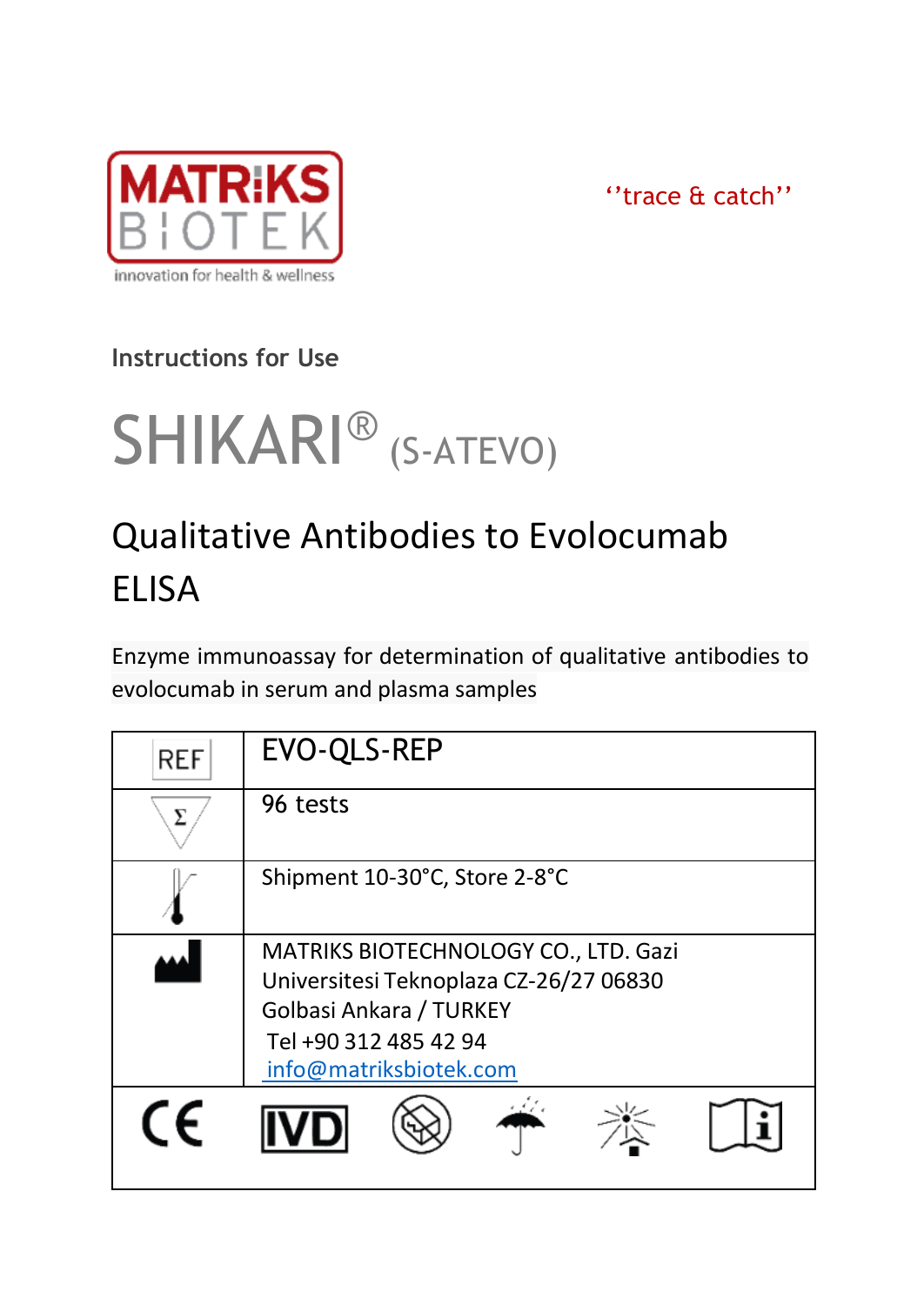#### **1. Intended Use**

SHIKARI® Qualitative Antibodies to Evolocumab ELISA has been especially developed for the qualitative analysis of antibodies to evolocumab in serum and plasma samples. SHIKARI® Qualitative Antibodies to evolocumab ELISA is optimized with Repatha®.

#### **2. General Information**

Proprotein convertase subtilisin/kexin type 9 (PCSK9) was discovered in 2003 and subsequently emerged as a novel target for LDL-C-lowering therapy. By inactivating PCSK9, evolocumab upregulates LDL receptors causing increased catabolism of LDL-C and the consequent reduction of LDL-C levels in blood. Overall, evolocumab has had notable efficacy, with LDL-C reduction ranging from 53% to 75% in monotherapy and combination therapies, and is associated with minor adverse effects.

Proprotein convertase subtilisin/kexin type 9 (PCSK9) increases plasma low-density lipoprotein cholesterol (LDL-C) by decreasing expression of the LDL receptor on hepatic cells. Evolocumab is a human monoclonal immunoglobulin G2 that binds specifically to human PCSK9 to reduce LDL-C. Evolocumab exhibits nonlinear kinetics as a result of binding to PCSK9. Elimination is predominantly through saturable binding to PCSK9 at lower concentrations and a nonsaturable proteolytic pathway at higher concentrations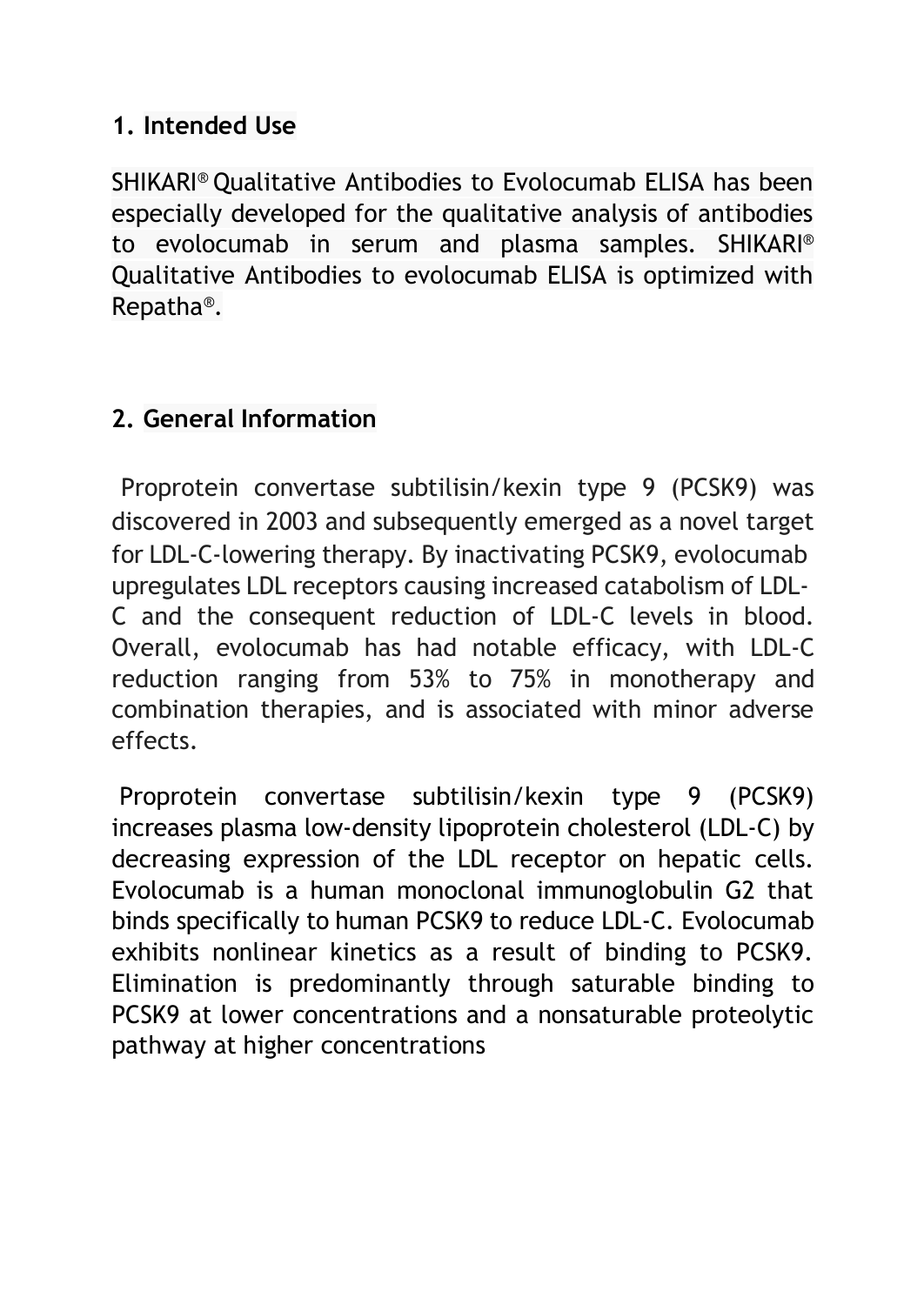Therapeutic drug monitoring (TDM) is the clinical practice of measuring specific drugs at designated intervals to maintain a constant concentration in a patient's bloodstream, thereby optimizing individual dosage regimens. The indications for drug monitoring include efficacy, compliance, drug-drug interactions, toxicity avoidance, and therapy cessation monitoring. Additionally, TDM can help to identify problems with medication compliance among noncompliant patient cases.

Biologic medicinal products (biologics) have transformed treatment landscapes worldwide for patients with haematological or solid malignancies with the 21st century. Today, as data exclusivity periods of first wave biologics approach expiration/have expired, several biosimilar products (i.e.,biologics that are considered to be similar in terms of quality, safety and efficacy to an approved 'reference' biologic) are being developed or have already been approved for human use.

Like all biologics, biosimilars are structurally complex proteins that are typically manufactured using genetically engineered animal, bacterial or plant cell culture systems. As a consequence of this molecular complexity and the proprietary nature of the manufacturing process, which will inevitably result in the use of different host cell lines and expression systems as well as related differences in manufacturing conditions, it is not possible to manufacture exact copies of a reference biologic.

When administered to patients, all therapeutic

proteins have the potential to induce an unwanted immune response (i.e.,to stimulate the formation of antidrug antibodies [ADAs]). The impact of immune responses can range from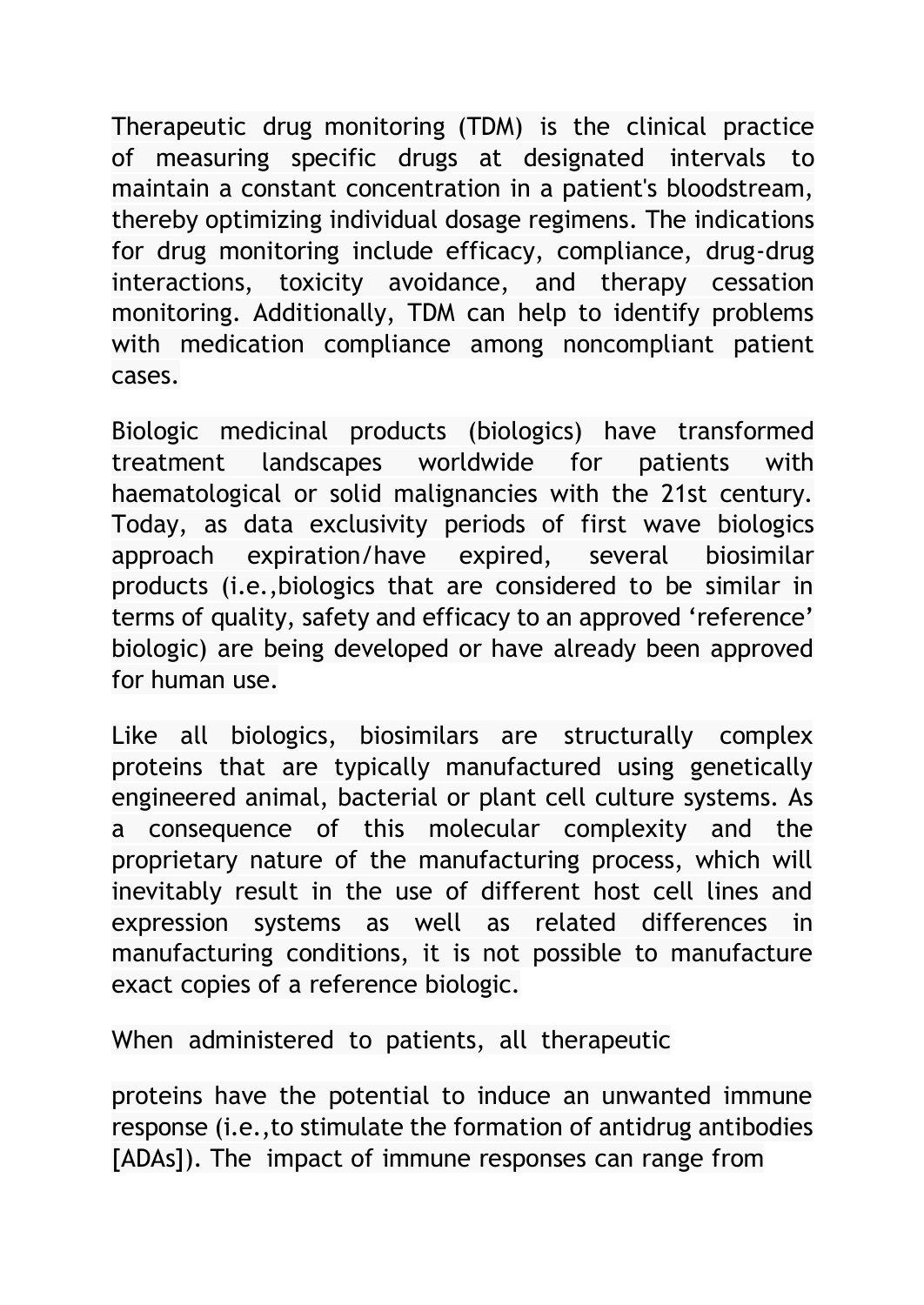no apparent effect to changes in pharmacokinetics, loss of effect and seriousadverse events. Furthermore, the immunogenicity profile of a biologic can be significantly altered by even small differences in its manufacturing process that are accompanied by a change in product attributes, as well as differences in dosing schedules, administration routes or patient populations.

SHIKARI® ELISA kits can be used for drug level and anti-drug antibodies measurements. SHIKARI® Evolocumab ELISA products:

| <b>Brand</b>                 | <b>Description</b> |                                                                         | <b>Product Code</b> |
|------------------------------|--------------------|-------------------------------------------------------------------------|---------------------|
| <b>SHIKARI®</b><br>$(O-EVO)$ | Evolocumab         | Free Drug                                                               | EVO-FD-REP          |
|                              |                    |                                                                         |                     |
| <b>SHIKARI®</b><br>(S-ATEVO) | Evolocumab         | Antibody screening -<br>Qualitative                                     | EVO-OLS-REP         |
|                              |                    | Chaolisha wakinaza farika whala neadwatilisti www.inaterbalatatali aana |                     |

Check the web page for the whole product list [www.matriksbiotek.com](file:///C:/Users/Matrix/Documents/www.matriksbiotek.com)

#### **3.Test Principle**

Solid phase enzyme-linked immunosorbent assay (ELISA) based on the sandwich principle. Controls and samples (serum or plasma) are incubated in the microtiter plate coated with the drug evolocumab. After incubation, the wells are washed. Then, horse radish peroxidase (HRP) conjugated probe is added and binds to evolocumab antibodies captured by the drug evolocumab on the surface of the wells. Following incubation wells are washed and the bound enzymatic activity is detected by addition of tetramethylbenzidine (TMB) chromogen substrate. Finally, the reaction is terminated with an acidic stop solution. The colour developed is proportional to the amount of evolocumab antibodies in the sample or controls. The results can be evaluated with using cutoff value.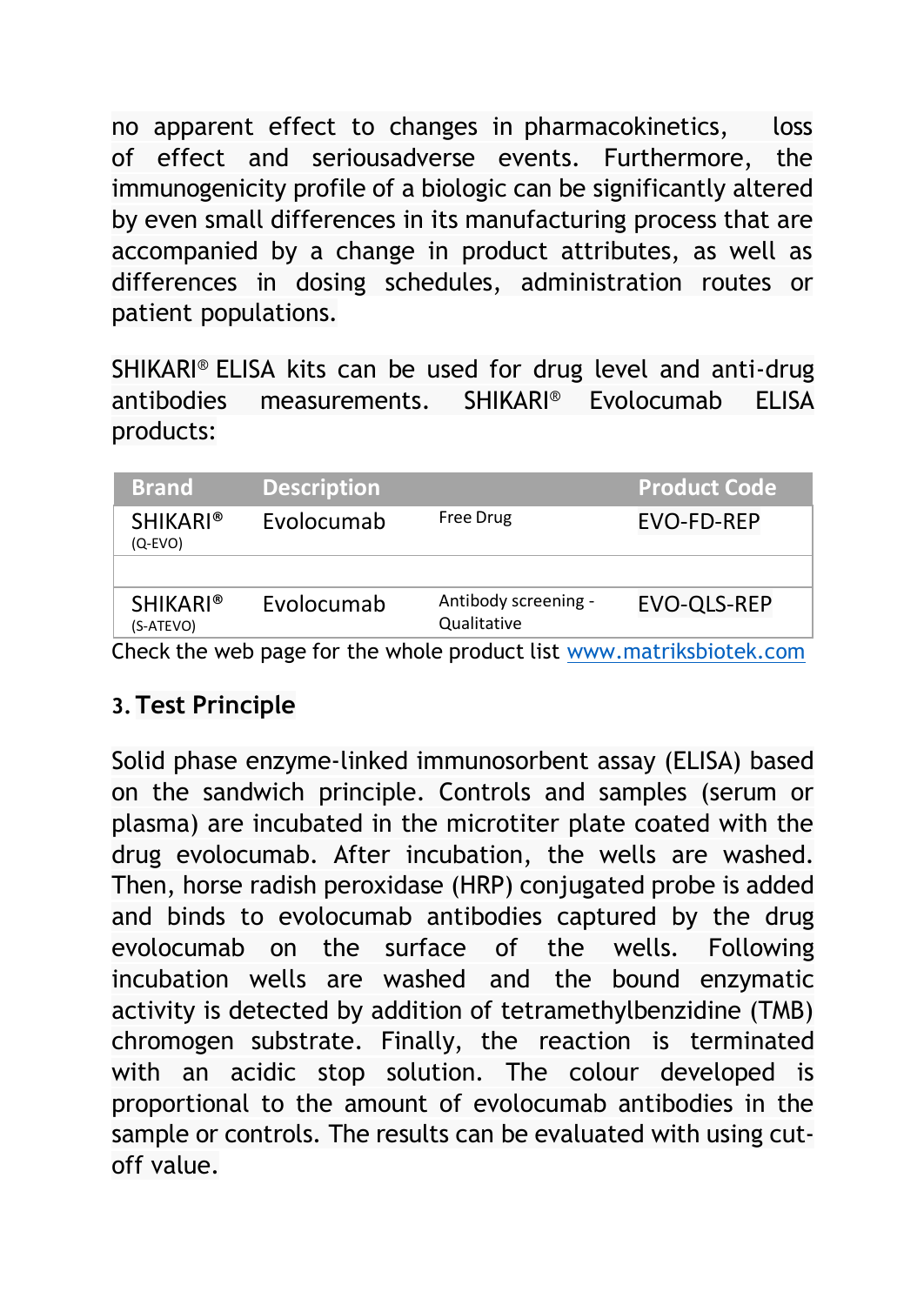#### **4.Warnings and Precautions**

−For professional use only.

−In case of severe damage of the kit package please contact Matriks Biotek® or your supplier in written form, latest one week after receiving the kit. Do not use damaged components in test runs but keep safe for complaint related issues.

−Obey lot number and expiry date. Do not mix reagents of different lots. Do not use expired reagents.

−Before starting the assay, read the instructions completely and carefully. Use the valid version of the package insert provided with the kit. Be sure that everything is understood. For further information (clinical background, test performance, automation protocols, alternative applications, literature, etc.) please refer to the local distributor.

−Follow good laboratory practice and safety guidelines. Wear lab coats, disposable latex gloves and protective glasses where necessary.

−All reagents of this kit containing human serum or plasma (standards etc.) have beentested and were found negative for HIV I/II, HBsAg and Anti-HCV. However, a presence of these or other infectious agents cannot be excluded absolutely and therefore reagents should be treated as potential biohazards in use and for disposal.

−Reagents of this kit containing hazardous material may cause eye and skin irritations. See "Materials supplied", MSDS and labels for details.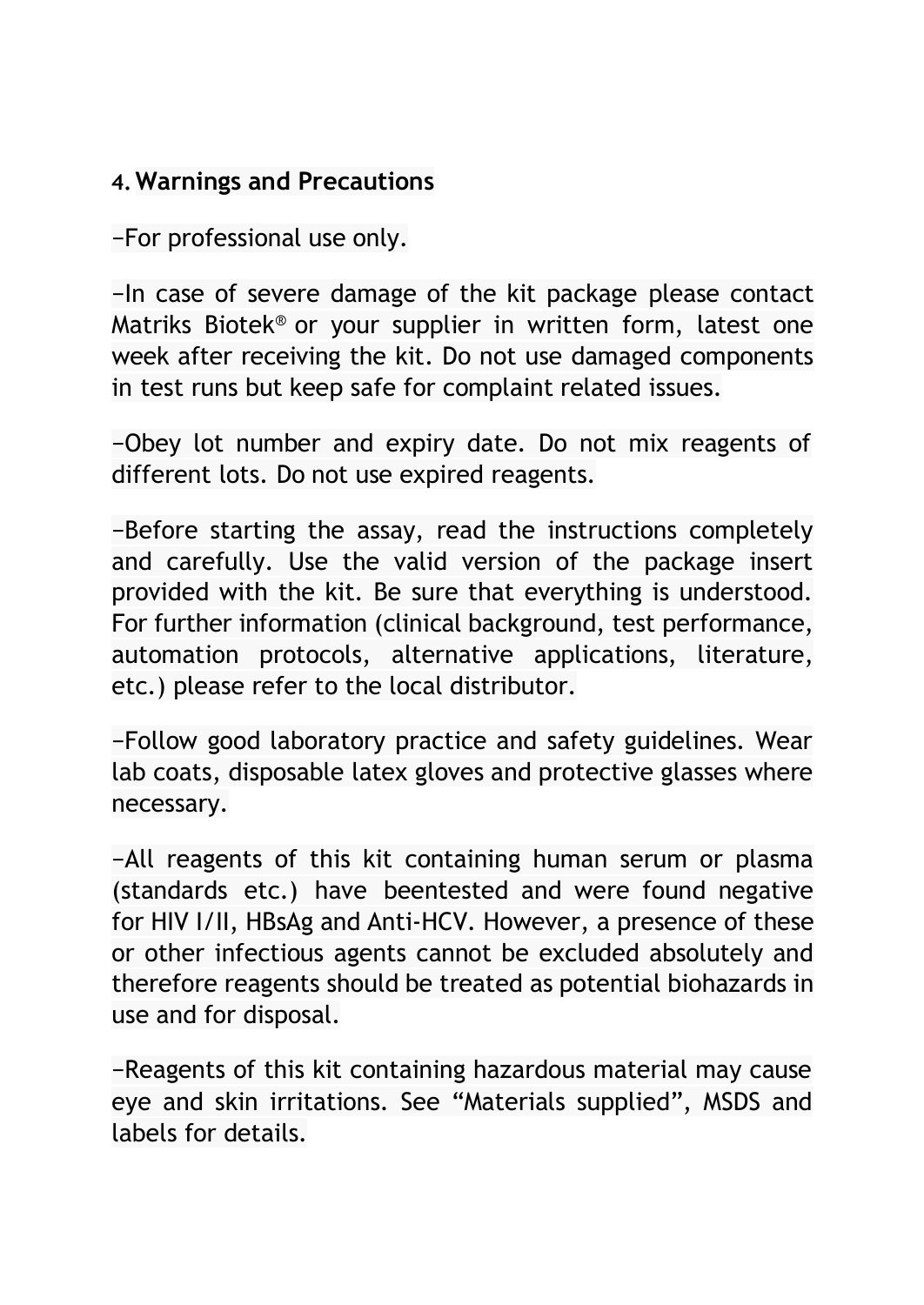−Chemicals and prepared or used reagents must be treated as hazardous waste according the national biohazard safety guidelines or regulations

#### **5. Storage and Stability**

The kit is shipped at ambient temperature (10-30°C) and should be stored at 2-8°C for long term storage. Keep away from heat or direct sunlight. The strips of microtiter plate are stable up to the expiry date of the kit in the broken, but tightly closed bag when stored at 2-8°C.

#### **6. Specimen (Collection and Storage)**

Serum, Plasma (EDTA, Heparin)

The usual precautions for venipuncture should be observed. Do not use grossly haemolytic, icteric or lipemic specimens. Samples appearing turbid should be centrifuged before testing to remove any particulate material. Avoid repeated freezethaw cycles for serum/plasma samples.

Samples should be diluted with the dilution rate given in the "Pre-test setup instructions" before the test.

Drug infusions may camouflages/mask the presence of antibody to drugs in serum/plasma samples. Therefore, blood sampling time is critical for detection of antibodies. It is recommended to take the blood sample just before the scheduled dose (trough specimen).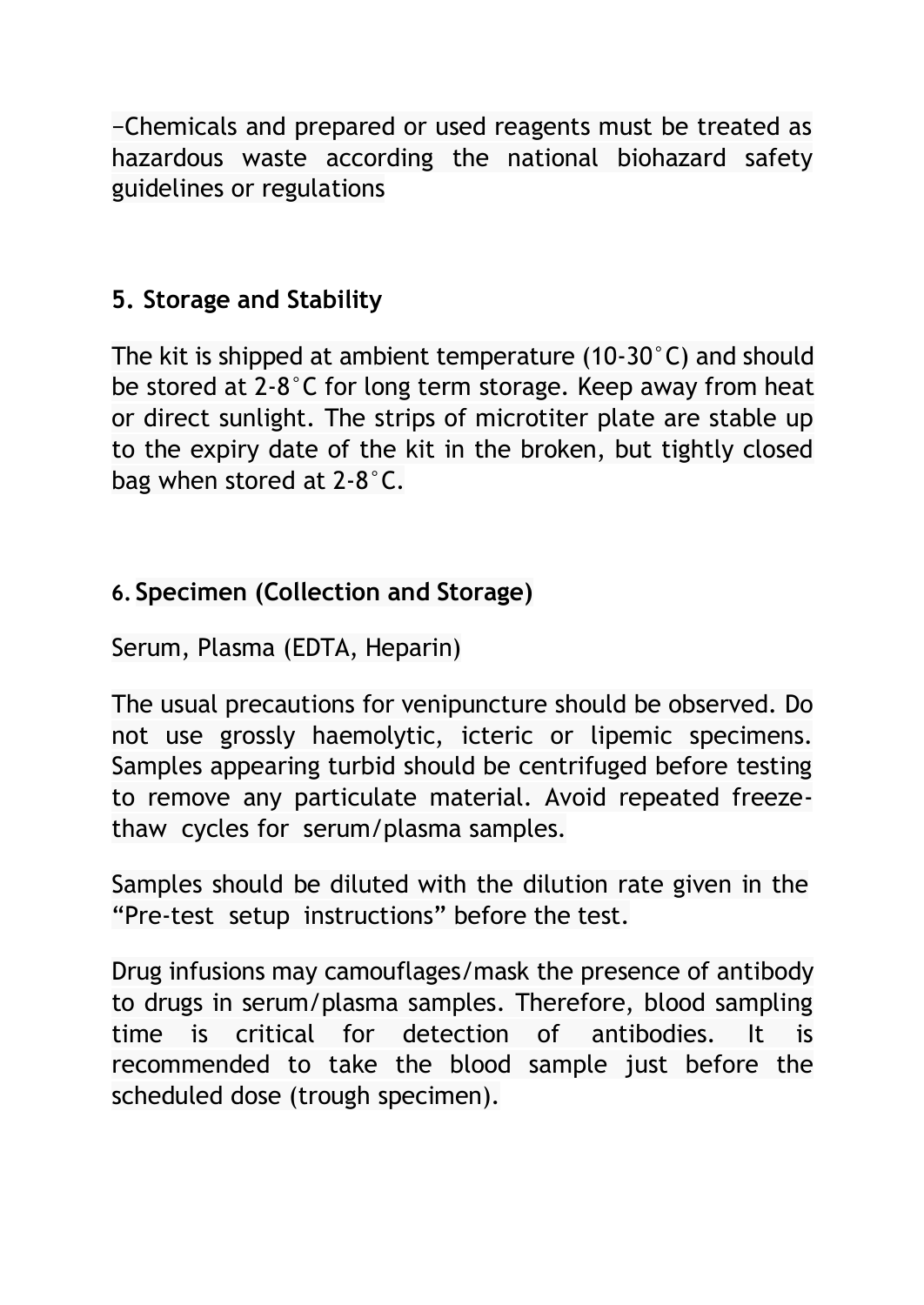| <b>Storage</b>           | $2-8$ °C | $-20^{\circ}$ C |
|--------------------------|----------|-----------------|
| Stability (serum/plasma) | 2 days   | 6 months        |

# **7. Materials Supplied**

|                         |                              | Microtiter plate                                                                                |
|-------------------------|------------------------------|-------------------------------------------------------------------------------------------------|
| <b>Microtiter Plate</b> | $1 \times 12 \times 8$       | Break apart strips. Microtiter<br>plate with 12 rows each of 8<br>wells coated with Evolocumab. |
|                         | $1 \text{ ml}$<br>(negative) | <b>Control Negative &amp; Positive</b>                                                          |
|                         |                              | Ready to use. Contains human                                                                    |
| <b>Controls</b>         | 1 mL                         | serum and stabilizer, <0,1%                                                                     |
|                         | (positive)                   | <b>NaN</b>                                                                                      |
|                         |                              | Assay buffer                                                                                    |
| <b>Assay Buffer</b>     | $1 \times 50$ mL             |                                                                                                 |
|                         |                              | Ready to use. Blue coloured.                                                                    |
|                         |                              | Contains proteins, <0,1 % NaN <sub>3</sub>                                                      |
|                         |                              | radish<br><b>Horse</b><br>peroxidase<br>conjugated probe                                        |
|                         | $1 \times 12$ ml             | Ready to use. Red coloured.                                                                     |
| Conjugate               |                              | Contains<br>conjugated<br><b>HRP</b>                                                            |
|                         |                              | probe,<br>stabilizer<br>and                                                                     |
|                         |                              | preservatives.                                                                                  |
|                         |                              | <b>TMB substrate solution</b>                                                                   |
| <b>Substrate</b>        | $1 \times 12$ mL             |                                                                                                 |
|                         |                              |                                                                                                 |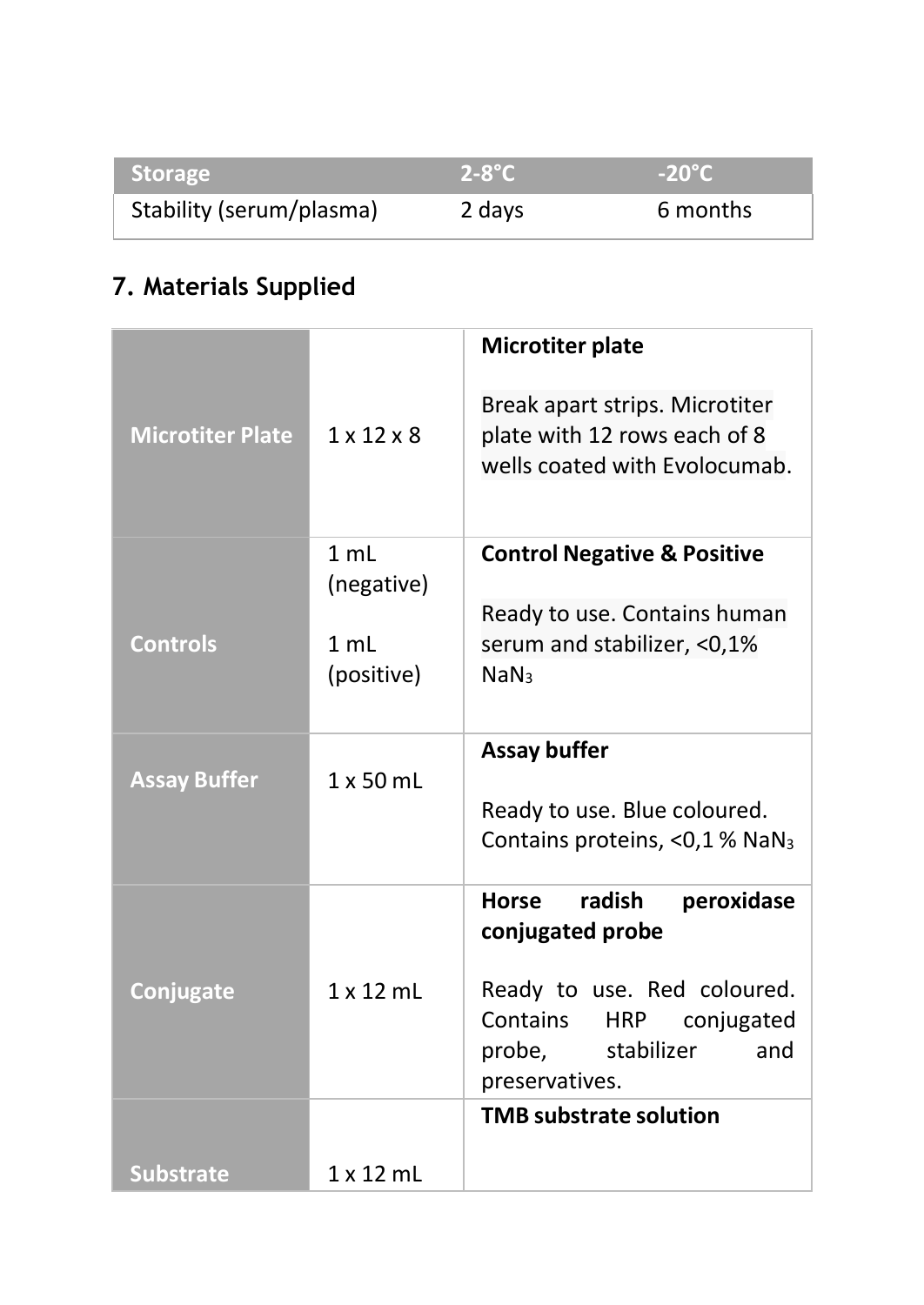| <b>Substrate</b>   | $1 \times 12$ mL | <b>TMB substrate solution</b><br>Ready to use. Contains<br>3,3',5,5'-Tetramethylbenzidine<br>(TMB)                                                                                                       |  |
|--------------------|------------------|----------------------------------------------------------------------------------------------------------------------------------------------------------------------------------------------------------|--|
| <b>Stop Buffer</b> | $1 \times 12$ ml | <b>TMB</b> stop solution<br>Ready to use. 1N HCl                                                                                                                                                         |  |
| <b>Wash Buffer</b> | $1 \times 50$ mL | Wash buffer (20x)<br>Prepared concentrated (20x)<br>and should be diluted with the<br>dilution rate given in the "Pre-<br>test setup instructions" before<br>the test. Contains buffer with<br>tween 20. |  |
| Foil               | $2 \times 1$     | <b>Adhesive Foil</b><br>For covering microtiter plate<br>during incubation                                                                                                                               |  |

# **8. Materials Required but Not Supplied**

- −Micropipettes and tips
- −Calibrated measures
- −Tubes for sample dilution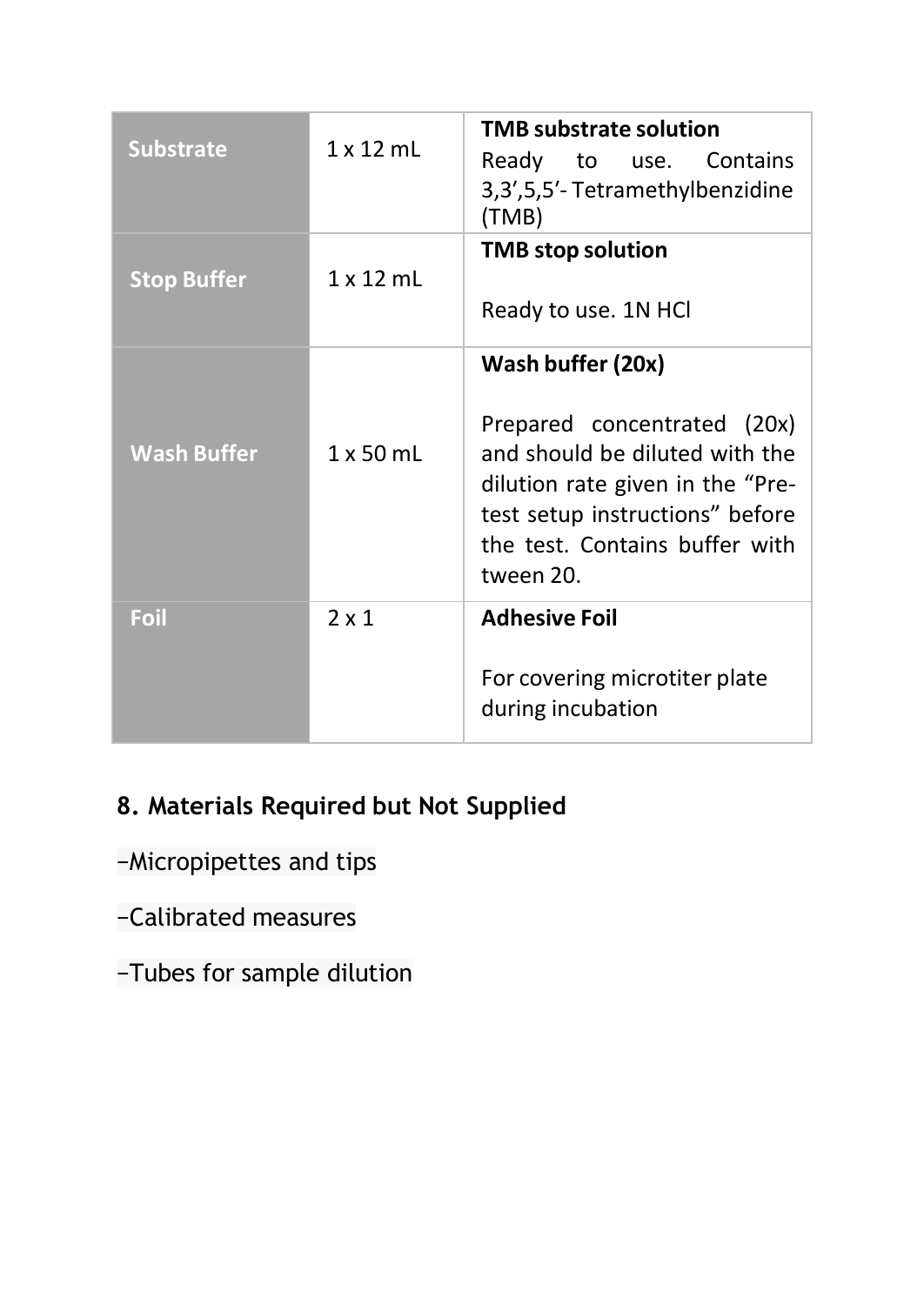−Wash bottle, automated or semi-automated microtiter plate washing system

−Microtiter plate reader capable of measuring optical density with a photometer at OD 450nm with reference wavelength 650 nm (450/650 nm)

−Distilled or deionised water, paper towels, pipette tips and timer

#### **9.Procedure Notes**

−Any improper handling of samples or modification of the test procedure may influence the results. The indicated pipetting volumes, incubation times, temperatures and pre-treatment steps must be performed strictly according to the instructions. Use calibrated pipettes and devices only.

−Once the test has been started, all steps should be completed without interruption. Make sure that required reagents, materials and devices are prepared ready at the appropriate time. Allow all reagents and specimens to reach room temperature (18-25°C) and gently swirl each vial of liquid reagent and sample before use. Mix reagents without foaming.

−Avoid contamination of reagents, pipettes and wells/tubes. Use new disposable plastic pipette tips for each reagent, standard or specimen. Do not interchange caps. Always cap not used vials. Do not reuse wells/tubes or reagents.

−Use a pipetting scheme to verify an appropriate plate layout.

−Incubation time affects results. All wells should be handled in the same order and time sequences. It is recommended to use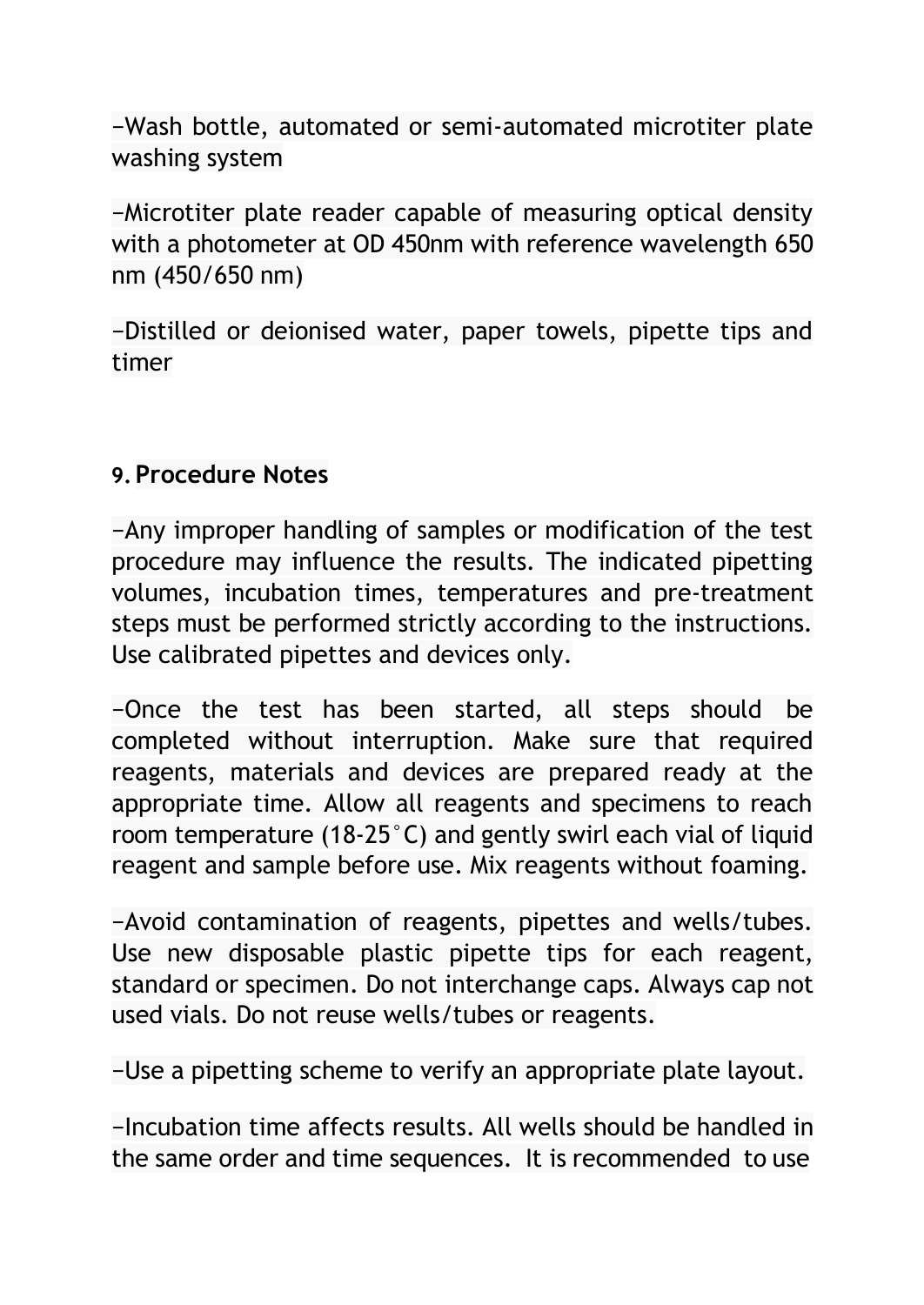an eight-channel micropipette for pipetting of solution in all wells.

−Microplate washing is important. Improperly washed wells will give erroneous results. It is recommended to use a multichannel pipette or an automatic microplate washing system. Do not allow the wells to dry between incubations. Do not scratch coated wells during rinsing and aspiration. Rinse and fill all reagentswith care. While rinsing, check that all wells are filled precisely with wash buffer, and that there are no residues in the wells.

−Humidity affects the coated wells/tubes. Do not open the pouch until it reaches room temperature. Unused wells/tubes should be returned immediately to the resealed pouch including the desiccant.

#### **10. Pre-test Setup Instructions**

| Component             | Wash buffer<br>(must be prepared before starting assay<br>procedure) |
|-----------------------|----------------------------------------------------------------------|
| <b>Dilute</b>         | 10 mL (e.g.)                                                         |
| <b>With</b>           | Up to 200 mL                                                         |
| <b>Diluent</b>        | Distilled water                                                      |
| <b>Dilution Ratio</b> | 1/20                                                                 |
| <b>Remarks</b>        | Warm up 37°C to dissolve crystals. Mix<br>vigorously                 |
| <b>Storage</b>        | $2-8$ °C                                                             |
| <b>Stability</b>      | 2 weeks                                                              |

− Preparation of components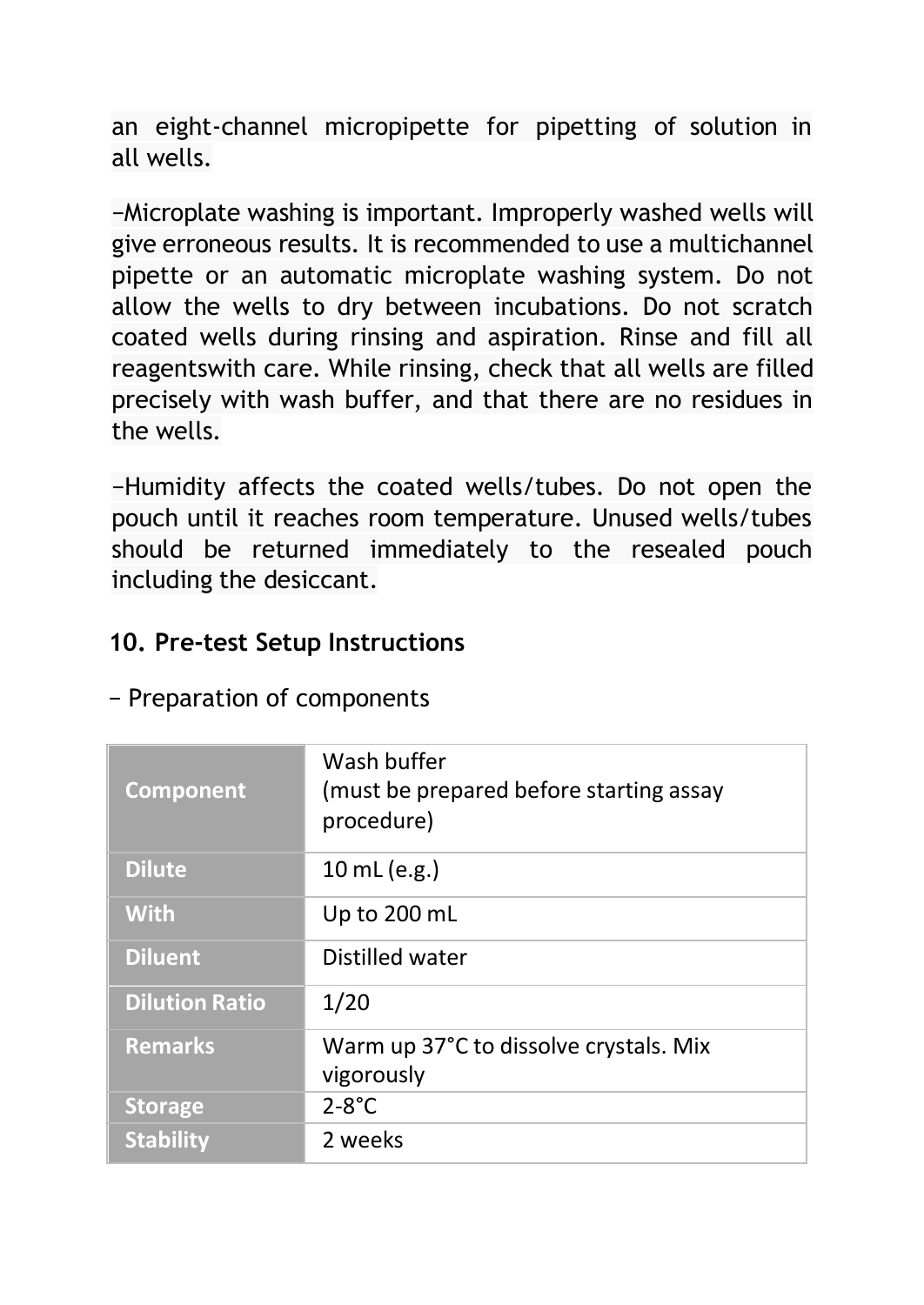− Dilution of samples

Patient samples with a concentration of drug above the measuring range are to be<br>rated as > "Highest Standard (Standard A)". The result must not be extrapolated. The<br>patient sample in question should be further diluted wit

| Sample                | Serum/Plasma                                        |
|-----------------------|-----------------------------------------------------|
| <b>Diluent</b>        | Assay buffer                                        |
| <b>Dilution Ratio</b> | 1/10                                                |
| Remarks               | 1/10 dilution<br>20 µL sample + 180 µL assay buffer |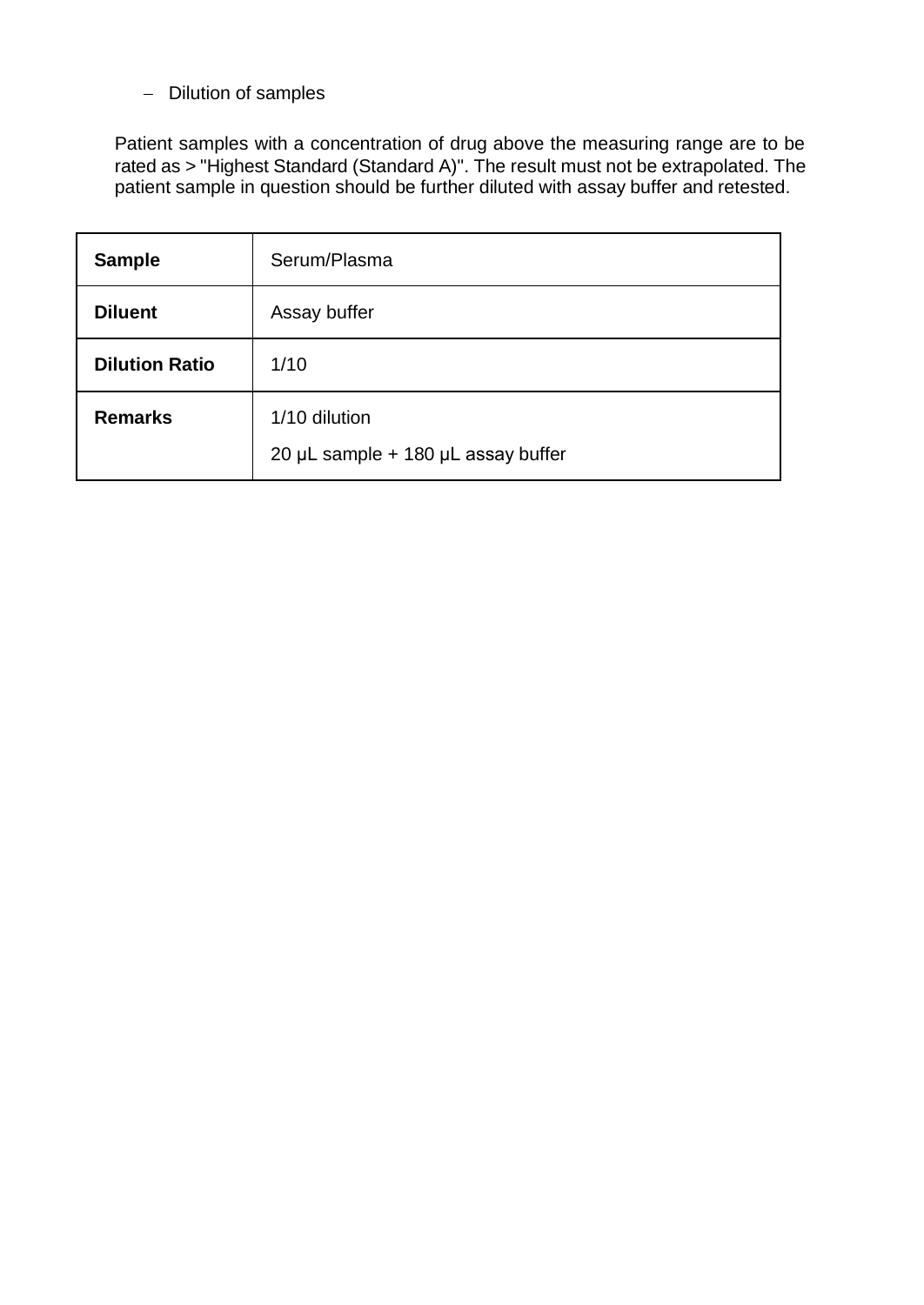# **11. Test Procedure**

|                | Total assay time: 140 minutes                                                                                                                                                            |
|----------------|------------------------------------------------------------------------------------------------------------------------------------------------------------------------------------------|
| 1              | Pipette 10 µL of each "Negative control", "Positive control"<br>and samples into the respective wells of microtiter plate                                                                |
|                | Wells                                                                                                                                                                                    |
|                | A1: Negative control*<br>B1: Negative control*<br>C1: Positive control<br>D1 and on: Samples                                                                                             |
|                | *It is advised to run more than one "Negative control"<br>samples. Negative control studies can be duplicated or<br>triplicated in order to take the mean value.                         |
| $\overline{2}$ | Cover the plate with adhesive foil<br>Briefly mix contents by gently shaking the plate<br>Incubate 60 minutes at room temperature (18-25°C)                                              |
| 3              | Remove adhesive foil<br>Discard incubation solution<br>Wash plate three times each with 300 µL "Wash Buffer"<br>Remove excess solution by tapping the inverted plate on a<br>paper towel |
| 4              | Pipette 100 µL "Conjugate" into each well                                                                                                                                                |
| 5              | Cover the plate with adhesive foil<br>Incubate 60 minutes at room temperature (18-25°C)                                                                                                  |
| 6              | Remove adhesive foil<br>Discard incubation solution<br>Wash plate three times each with 300 µL "Wash Buffer"<br>Remove excess solution by tapping the inverted plate on a<br>paper towel |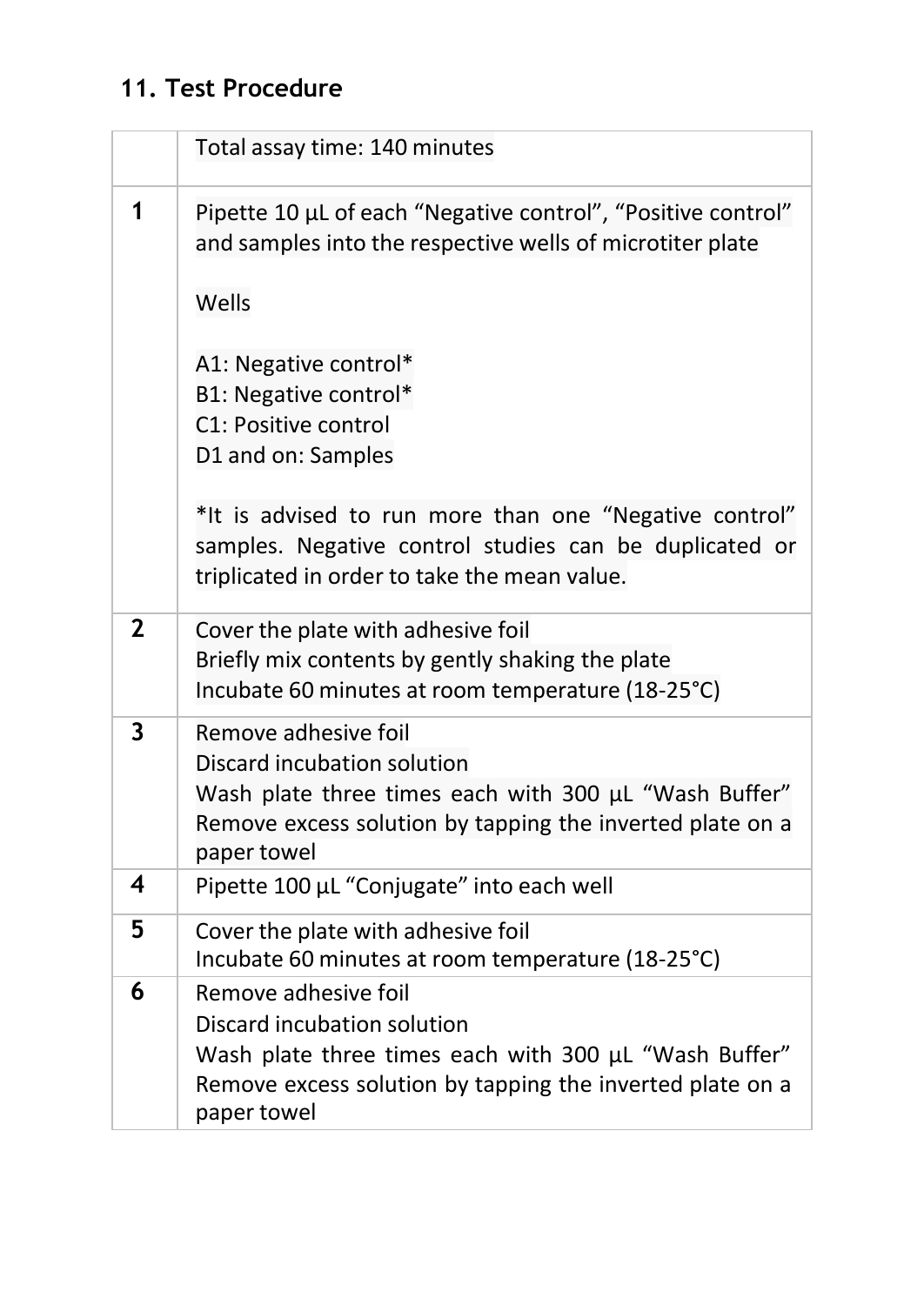| 7  | Pipette 100 µL "Substrate" into each well                                                                                                                                |
|----|--------------------------------------------------------------------------------------------------------------------------------------------------------------------------|
| 8  | Incubate 20 minutes without adhesive foil at room<br>temperature (18-25°C) in the dark                                                                                   |
| 9  | Stop the substrate reaction by adding 100 µL "Stop<br>Solution" into each well<br>Briefly mix contents by gently shaking the plate<br>Colour changes from blue to yellow |
| 10 | Measure optical density with a photometer at OD 450nm<br>with reference wavelength 650 nm (450/650 nm) within 30<br>minutes after pipetting the "Stop Solution"          |

# **12. Quality Control**

The test results are only valid if the test has been performed following the instructions. Moreover, the user must strictly adhere to the rules of GLP (Good Laboratory Practice) or other applicable standards/laws. For the run to be valid, the OD 450/650 nm of positive control should be >1,500 and the OD 450/650 nm of each negative control should be <0,150. In case of any deviation the following technical issues (but not limited to) should be reviewed: Expiration dates of reagents, storage conditions, pipettes, devices, incubation conditions, washing methods, etc.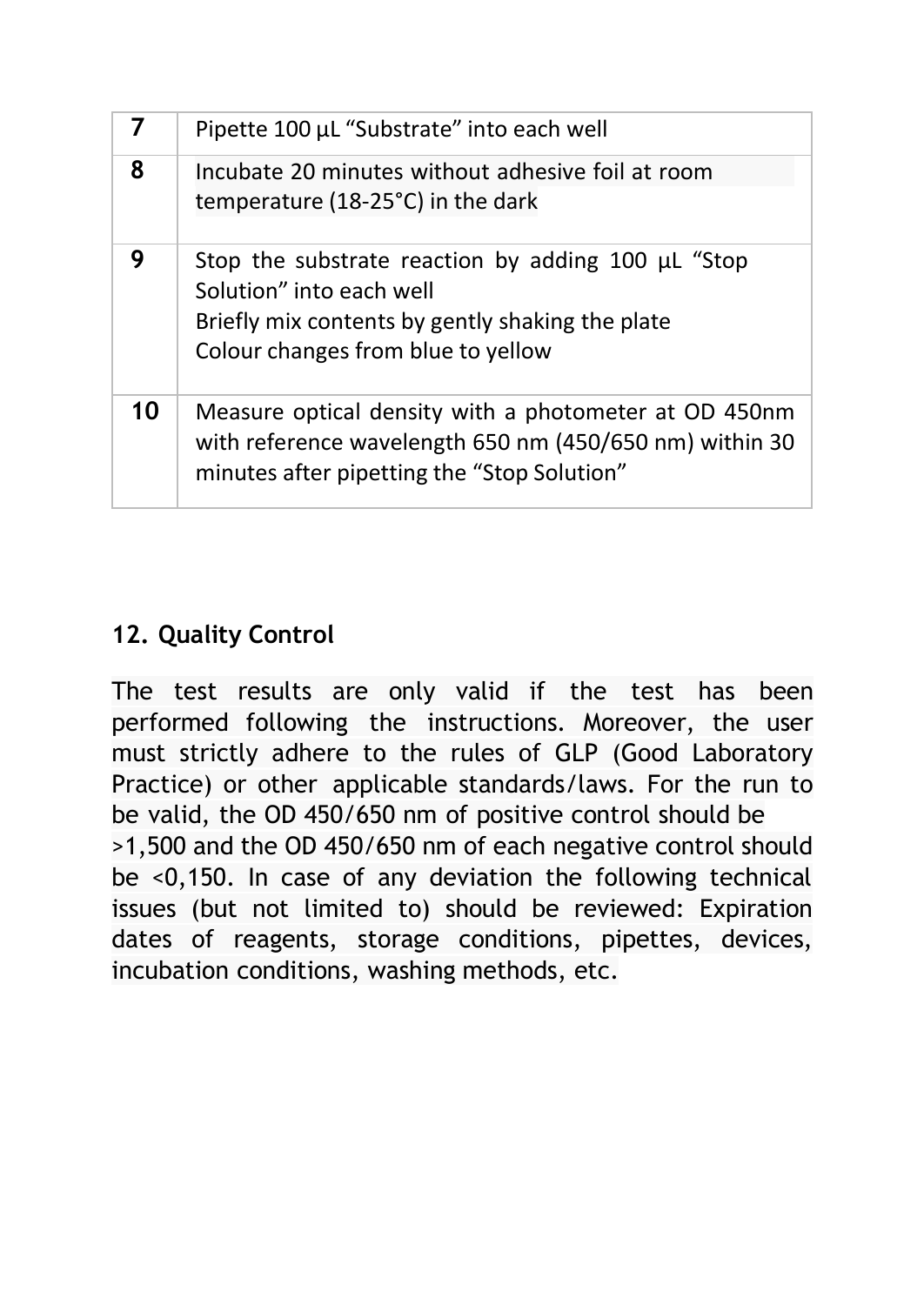#### **13. Calculation and Interpretation of Results**

The results are evaluated by a cut-off value which is estimated by multiplying the mean OD 450/650 nm of the negative controls by 3.

e.g.

If "Sample OD 450/650 / the mean negative control OD 450/650 ≥3"

then the sample is POSITIVE

If "Sample OD 450/650/ the mean negative control OD 450/650 <3"

then the sample is NEGATIVE

Note: The cut-off information provided with this kit can only be considered as a recommendation. Cut-off values must be calculated/set or verified according to scientific standards by the users/laboratories.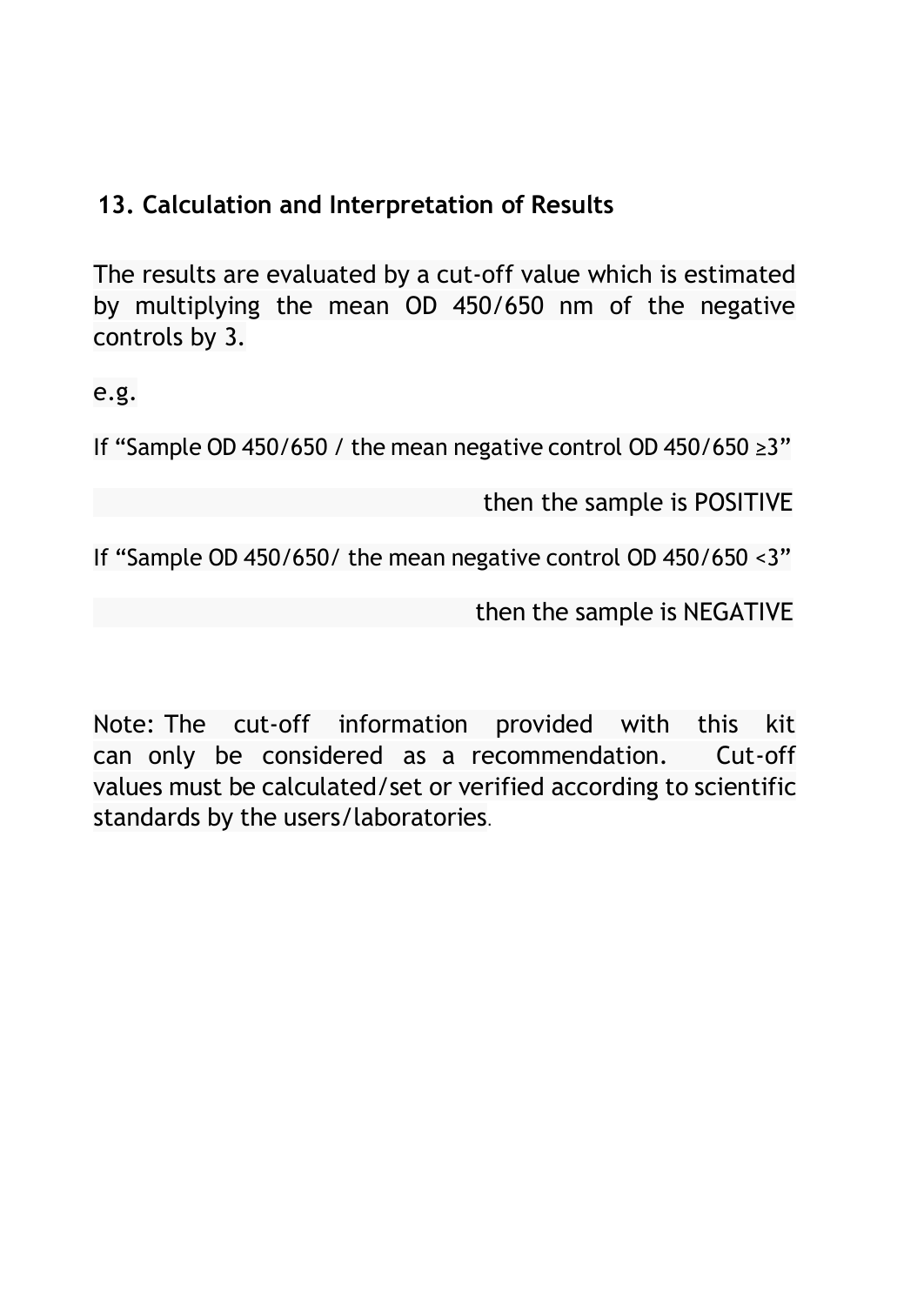#### **13. Analytical Performance**

−Specificity: There is no cross reaction with native serum immunoglobulin

−Precision: Intra-assay and inter-assay CVs <30%

−Cut-off: Cut-off values must be calculated/set or verified according to scientific standards by the users/laboratories.

The "Quality control certificate" contains lot specific analytical performance data and is supplied separately with each kit. If some further analytical performance data is needed, please refer to the local distributor.

### **14. Automation**

SHIKARI® Qualitative Antibodies to Evolocumab ELISA is also suitable to run on automated ELISA processors.

# **15. Symbols and Cautions**

|            | Manufacturer                        |                | Temperature limitation                |
|------------|-------------------------------------|----------------|---------------------------------------|
|            | Production date                     |                | See instruction for use               |
|            | Expiry date                         |                | Caution                               |
| LOT        | Lot number                          | IVD            | In vitro diagnostic medical<br>device |
| <b>REF</b> | Catalog number                      | CONTROL        | Control                               |
|            | Do not use if package is<br>damaged | <b>CONTROL</b> | Negative control                      |
|            | Keep away from sunlight             | <b>CONTROL</b> | Positive control                      |
|            | Keep dry                            | Σ              | Number of tests                       |

*According to ISO 15223*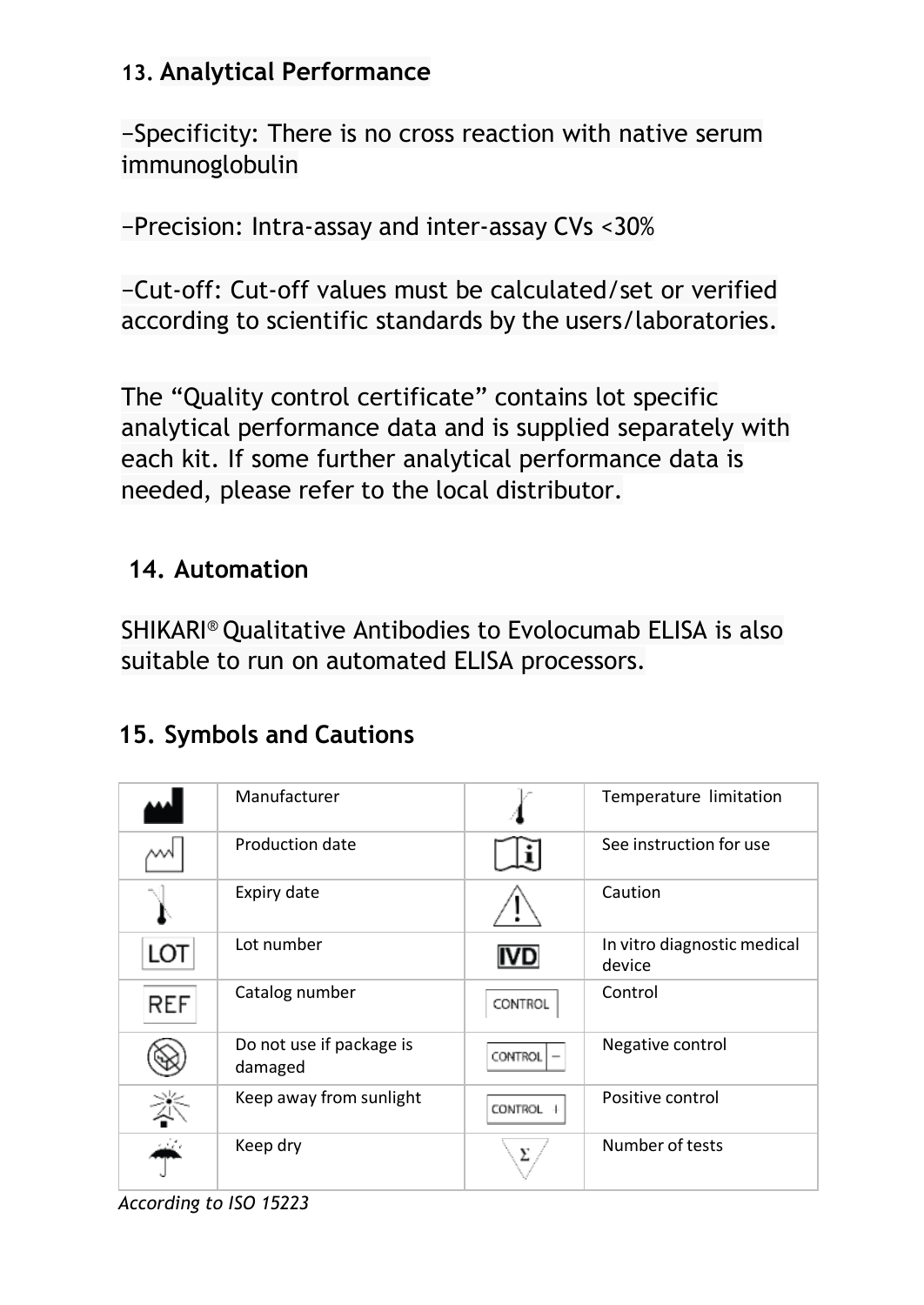**Cautions:** The performance of the kit can be achieved by fully complying with the instructions. Modifications on the test procedure can affect the results and these kinds of changes will not be charged as regular complaints. This product is for professional use only and must be used for "Intended use" that is given in the instructions for use. The results themselves should not be the only reason for any therapeutically consequences. They must be correlated to other clinical observations. Cut-off, reference ranges, etc. must be calculated/set according to scientific standards by the users/laboratories. Information in the instructions about cutoff, etc. performance characteristics, can only be considered as a recommendation and does not give any responsibility to the manufacturer.

**Limitations of liability:** The manufacturer's liability is limited to the purchase price of the product in all circumstances. The manufacturer cannot be held responsible for damage to the patient, lost profit, lost sales, damage to property or any other incidental or consequential loss.

**Technical support and complaints:** Technical support can be given upon request. If there is a problem with the product, complaints must be sent written to [info@matriksbiotek.com](mailto:info@matriksbiotek.com) with the technical data (if available) like standard curve, [control results, etc.](https://pubmed.ncbi.nlm.nih.gov/?term=Henry%2BCA&cauthor_id=27143910) [After the neces](https://pubmed.ncbi.nlm.nih.gov/?term=Lyon%2BRA&cauthor_id=27143910)s[ary examin](https://pubmed.ncbi.nlm.nih.gov/?term=Ling%2BH&cauthor_id=27143910)ation, written reply will be [given.](https://pubmed.ncbi.nlm.nih.gov/?term=Henry%2BCA&cauthor_id=27143910)